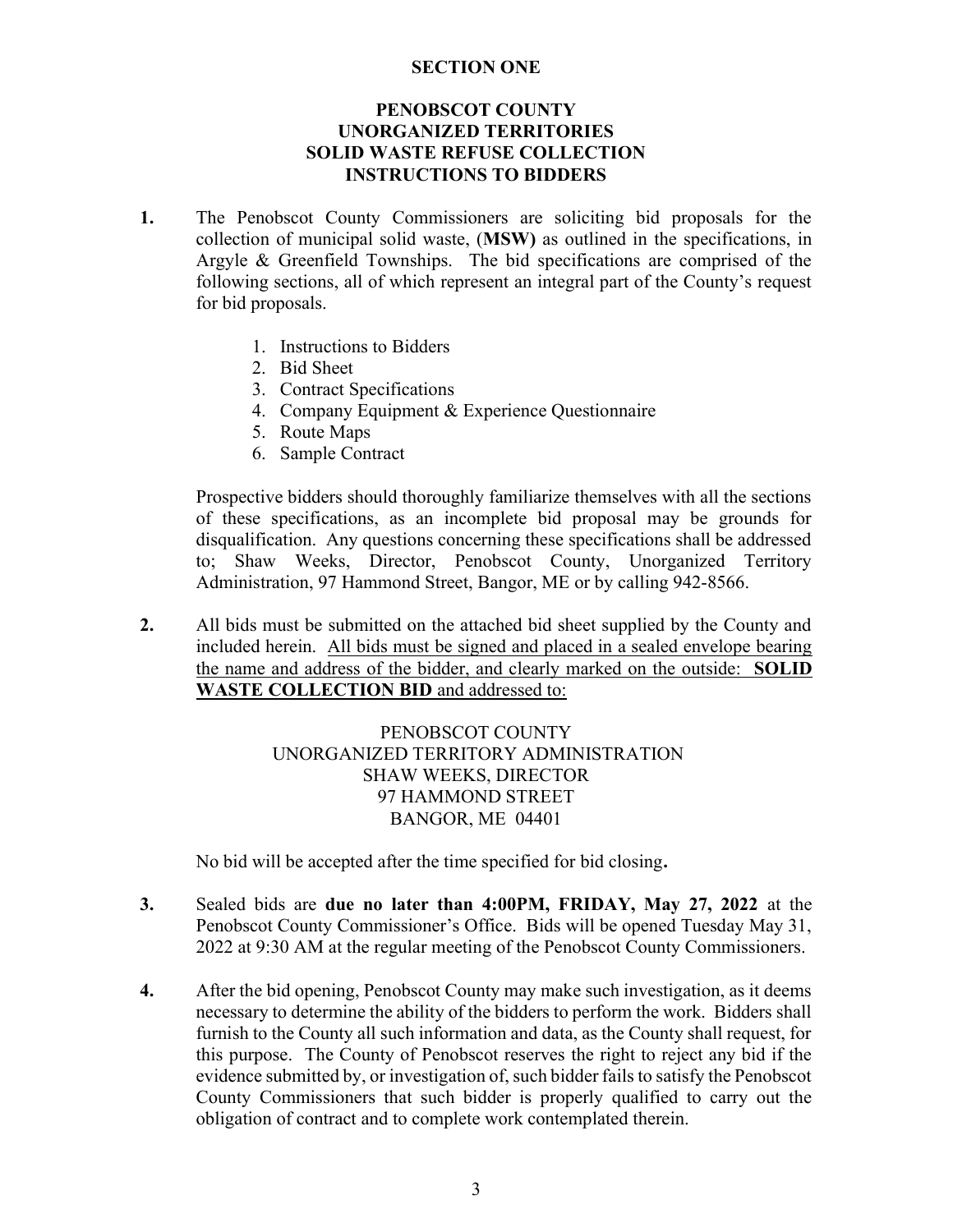## SECTION ONE (CONTINUED) INSTRUCTION TO BIDDERS PAGE 2 OF 3

- 5. For the purpose of this contract, the contract period for municipal solid waste collection shall be July 1, 2022 through June 30, 2025, with two optional one-year extensions.
- 6. The Contractor shall carry an insurance policy providing complete broad form Comprehensive General Liability, insuring to include, but not limited to, Manufacturer's and Contractor's Liability, Independent Contractor's Liability, Contractual Liability, Complete Operations Liability and automobile insurance, including hired and non-owned, insuring the Contractor and the County, limits of which shall not be less than \$1,000,000 for combined bodily injury, and property damage. Said insurance shall be provided by an insurance company licensed to do business in the State of Maine. The County shall be named as an additional insured with the Contractor under the aforesaid insurance policies. The Contractor also shall carry adequate insurance to cover the risk and requirements specified under the Worker's Compensation Laws of the State of Maine, if needed. In lieu of Worker' Comp insurance, the contractor must provide proof of Independent Contractor status from the Maine Worker's Compensation Board. Bids must include a copy of the certificate of insurance for the above described policies or a letter of intent to insure from the bidder's insurance agent.
- 7. An annual performance bond to the County of Penobscot, in the amount of Twenty percent (20%) of the yearly contract price, with a corporate surety licensed to do business in the State of Maine and approved by the County of Penobscot, will be required for the faithful performance of this contract, unless at their option, the County Commissioners allow the bid subject to the terms listed below. The party to whom this contract is awarded will be required to execute the agreement and obtain the performance bond within 15 (Fifteen) calendar days, from the date when the notice of award is delivered to the bidder. If the performance bond is not received by the County of Penobscot as stated above, the County may at their option, consider the bidder in DEFAULT or may allow the bid, which would require the Contractor to execute the contract under the following terms and conditions: In lieu of a Performance Bond, the Contractor will pay to the County a non-refundable fee amounting to 5% of the contract price for each season in which a Performance Bond is not provided. Either the Performance Bond or the fee will be delivered to the County 15 days after the contract award for the first year of the contract and by May  $31<sup>st</sup>$  of each consecutive year.
- 8. Maps outlining the routes to be collected are attached and are made part of this contract.
- 9. Penobscot County is offering the option to submit your bid with or without a fuel adjustment clause. The clause shall read as follows: If the average monthly price of diesel rises above \$5.00 per gallon as reported by the Energy Information Administration for the New England area, the Contractor will charge the County a fuel surcharge. The surcharge will be the cost per gallon above \$5.00 for every gallon purchased during that month and attributed to this contract. The Contractor will be responsible to submit fuel receipts and a mileage log for all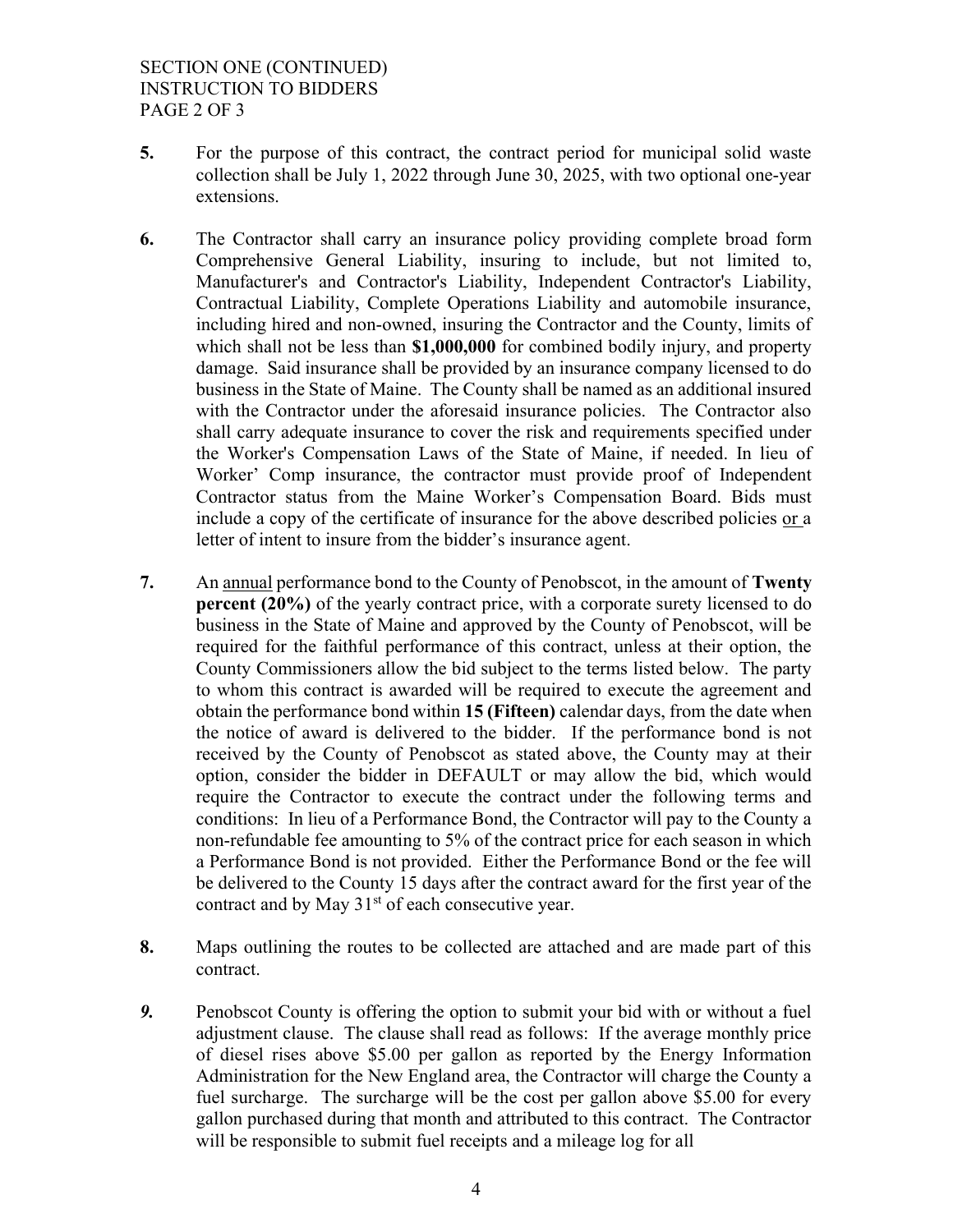gallons used on the roads under this contract. Payment of the fuel surcharge will be made at the end of each month with the mutual consent of both parties.

The County of Penobscot, through its County Commissioners, reserves the right to ACCEPT OR REJECT any or all bids in whole or in part. The County of Penobscot, acting through its County Commissioners, reserves to itself, the exclusive right to accept high bids when in the County Commissioner's sole discretion believes it would be in the best interest of the Unorganized Territories. In making such a decision, the Penobscot County Commissioners may consider, but not be limited to, any of the following factors: quality, specifications, number of materials bid, access to suppliers, availability of delivery time of items bid, location of manufacturers, location and reputation of the bidder.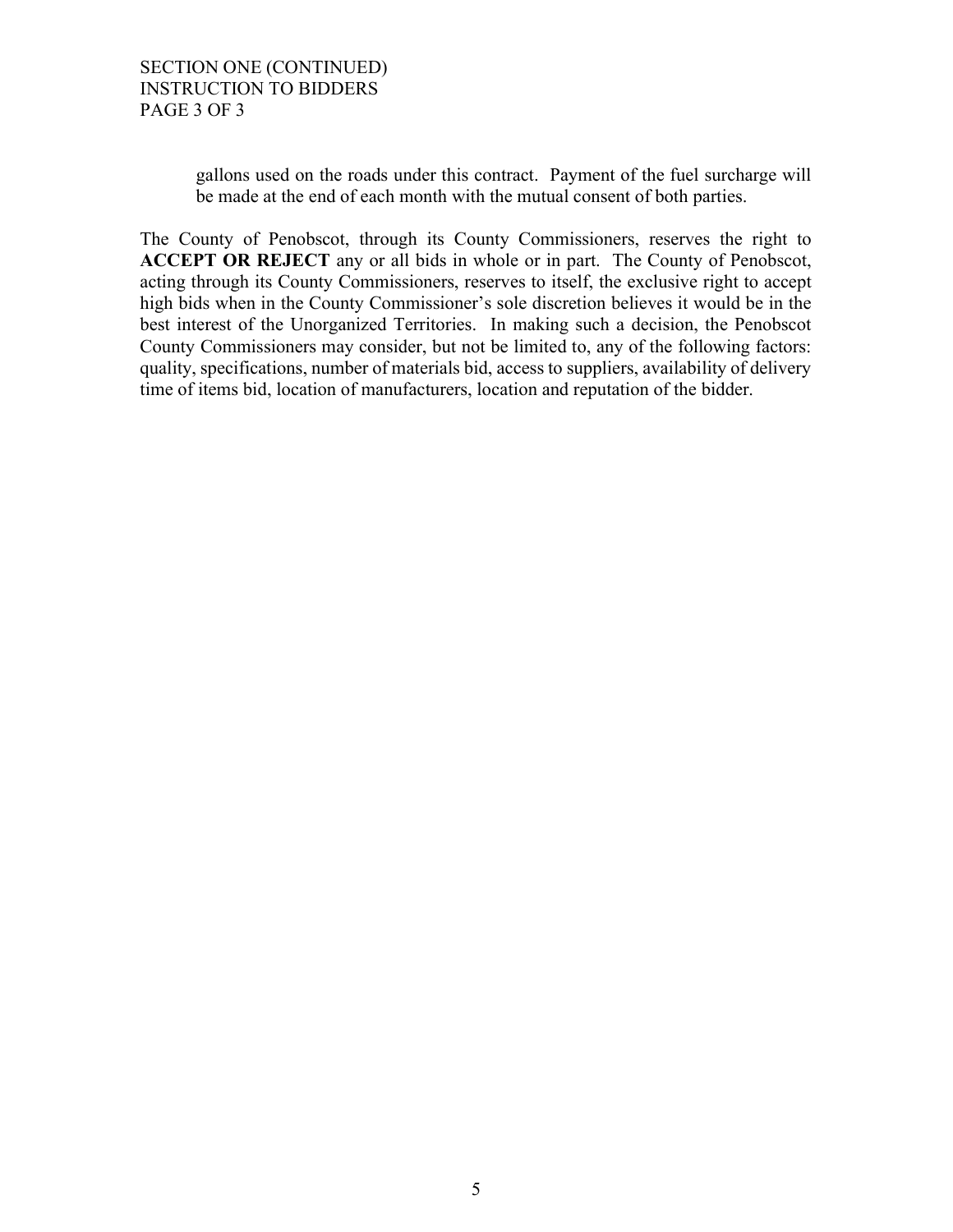#### SECTION TWO

#### PENOBSCOT COUNTY UNORGANIZED TERRITORIES SOLID WASTE REFUSE COLLECTION BID SHEETS

Bidders must use this bid sheet as provided by the County. Failure to do so will result in disqualification. Bids for yearly fees shall be made in writing as well as in figures. In the event of discrepancies between the written figures and the numbers, the written figures will govern. In the event of a discrepancy between the unit prices and the totals, the sum of the unit prices will govern.

Penobscot County Commissioners Laura Sanborn, Chair 97 Hammond Street Bangor, ME 04401

To the Chair:

I (We) hereby declare that I (We) have examined the "Instructions to Bidders", "Specifications for Solid Waste Collection", "Company Equipment and Experience Questionnaire", and "Sample Contract" and all conditions including streets and roads in the unorganized territories of Penobscot County, affecting the provision of solid waste refuse collection and hereby prepare to collect, remove and dispose of all municipal solid waste (MSW), from the Unorganized Territories of Penobscot County as outlined in the enclosed maps.

The undersigned submits this proposal without collusion with any other person, individual or firm. The undersigned ensures the authority to act in behalf of the corporation, partnership or individual they represent.

| Signature    |  |
|--------------|--|
| Name (print) |  |
| Title        |  |
| Company      |  |
| Address      |  |
| Telephone    |  |
| Notary:      |  |

State of Maine, County of Penobscot

On \_\_\_\_\_\_\_\_\_\_\_\_\_\_\_, 2022 the above named\_\_\_\_\_\_\_\_\_\_\_\_\_\_\_\_\_\_\_\_\_\_ personally appeared before me and acknowledged the foregoing instrument by him/her subscribed to be his/her free act and deed.

Notary Public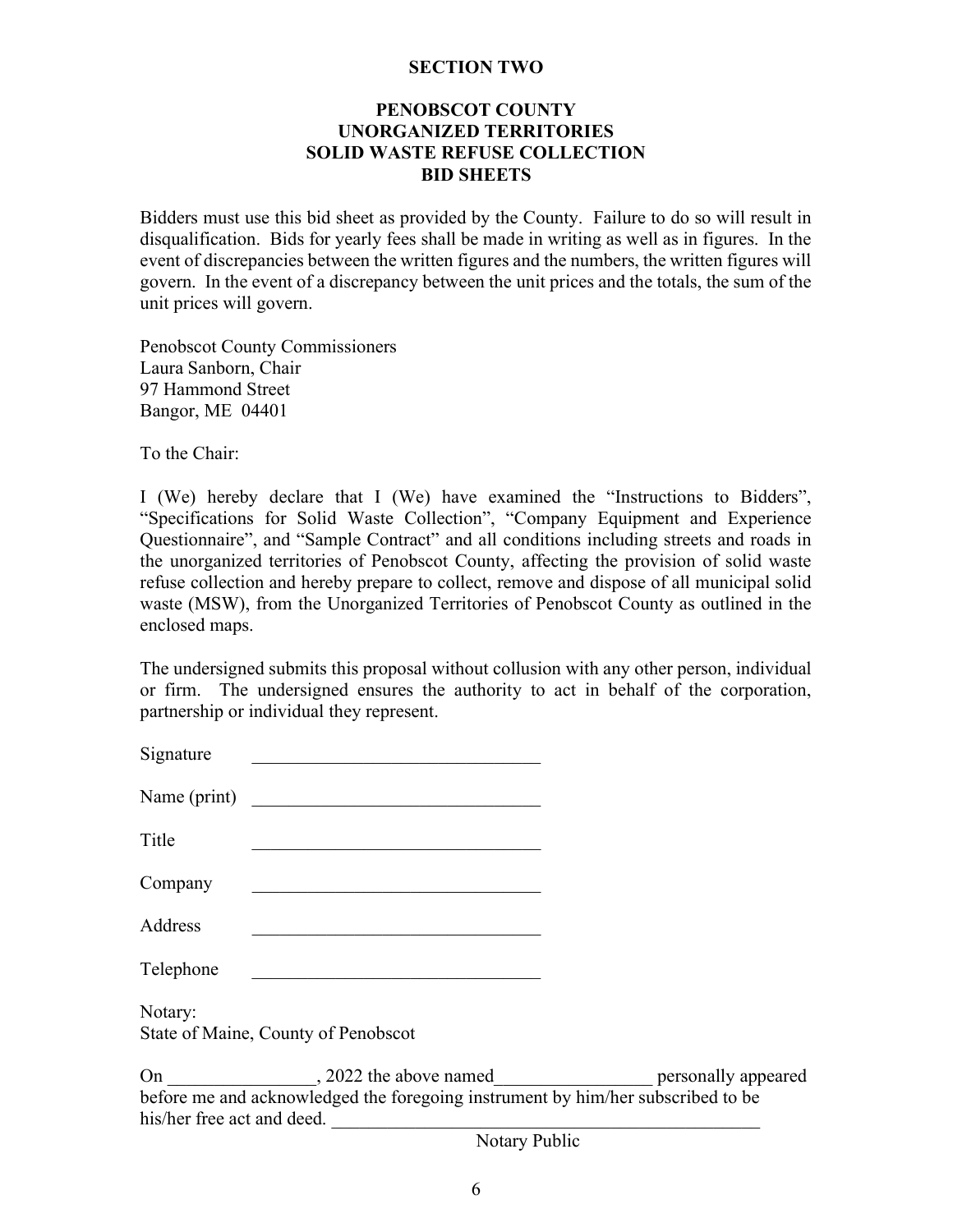## SECTION TWO (CONTINUED) BID SHEETS (ARGYLE/GREENFIELD)

1. The bid price for the first fiscal year of this contract, from July 1, 2022 until June 30, 2023 and is to include collection of all municipal solid waste as specified.

|    | Bid Price                                                                                                                                                                               |           | (written) |
|----|-----------------------------------------------------------------------------------------------------------------------------------------------------------------------------------------|-----------|-----------|
|    |                                                                                                                                                                                         |           |           |
| 2. | The bid price for the second fiscal year of this contract, from July 1, 2023 until June<br>30, 2024 is to include collection of all municipal solid waste as specified.                 |           |           |
|    | Bid Price                                                                                                                                                                               |           | (written) |
| 3. | The bid price for the third fiscal year of this contract, from July 1, 2024 until June<br>30, 2025 is to include collection of all municipal solid waste as specified.                  |           |           |
|    |                                                                                                                                                                                         |           |           |
|    |                                                                                                                                                                                         |           | (written) |
| 4. | The <b>TOTAL BID PRICE</b> for the fiscal years of this contract July 1, 2022 until<br>June 30, 2025 is to include collection of all municipal solid waste as specified.                |           |           |
|    |                                                                                                                                                                                         |           |           |
|    | Bid Price (written)                                                                                                                                                                     |           |           |
| 5. | The bid price for the optional fourth fiscal year of this contract, from July 1, 2025<br>until June 30, 2026 and is to include collection of all municipal solid waste as<br>specified. |           |           |
|    | Bid Price \$                                                                                                                                                                            | (numeric) |           |

6. The bid price for the optional fifth fiscal year of this contract, from July 1, 2026 until June 30, 2027 and is to include collection of all municipal solid waste as specified.

Bid Price (written)

| Bid Price \$     | $(n$ umeric $)$ |           |
|------------------|-----------------|-----------|
| <b>Bid Price</b> |                 | (written) |

7. Does your bid include the fuel clause as described in Section 9 of the Instruction to Bidders?

Yes\_\_\_\_\_\_\_\_\_ No\_\_\_\_\_\_\_\_\_

Contractor Name Telephone Number

 $\mathcal{L}_\text{max}$  , and the contract of the contract of the contract of the contract of the contract of the contract of the contract of the contract of the contract of the contract of the contract of the contract of the contr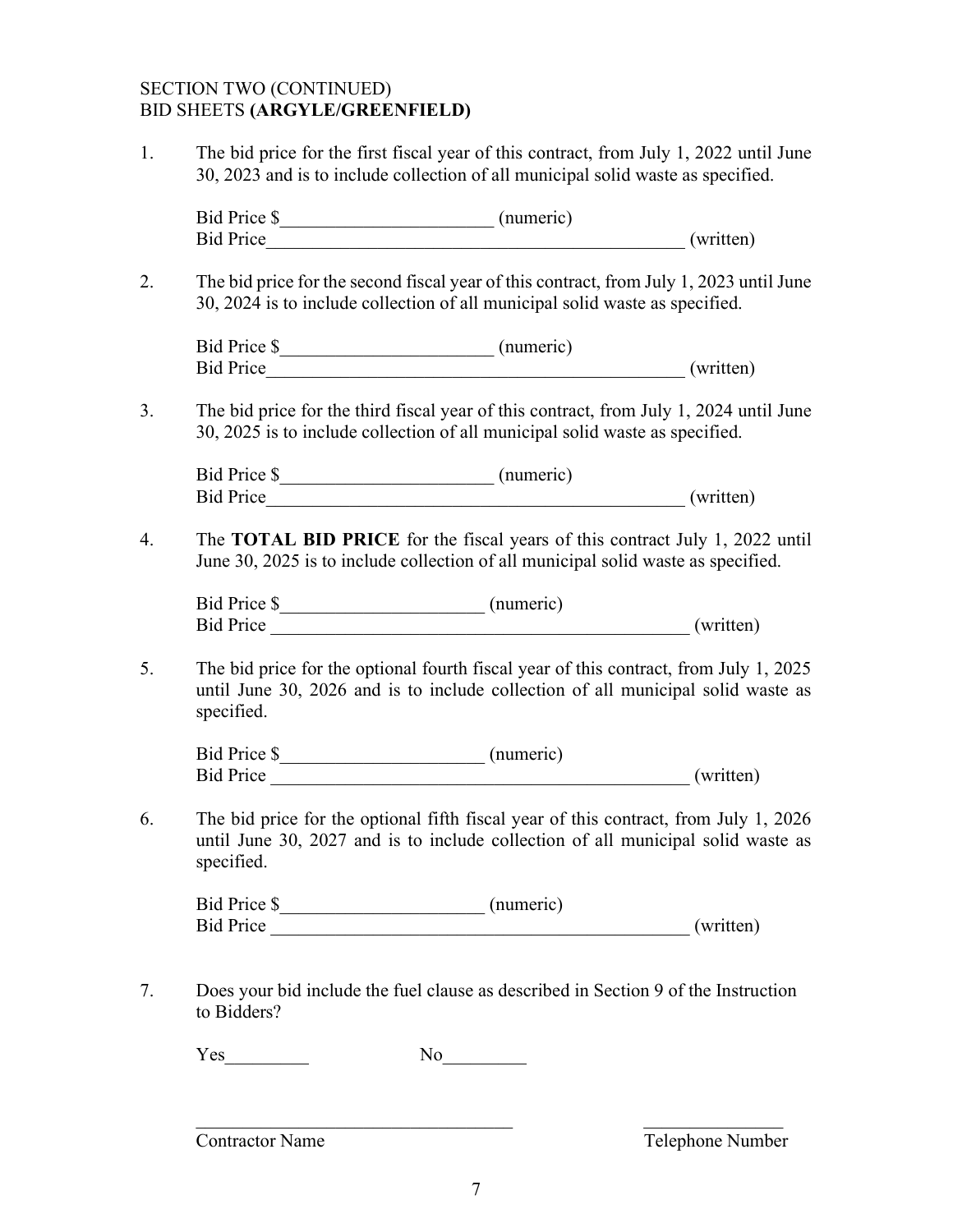#### SECTION THREE

# PENOBSCOT COUNTY UNORGANIZED TERRITORIES CONTRACT SPECIFICATIONS FOR SOLID WASTE COLLECTION, OPERATION AND MAINTENANCE

#### 1. GENERAL DESCRIPTION:

The work to be performed consists of the complete collection of all municipal solid waste, on a weekly basis (unless otherwise stated) in the Unorganized Territories of Penobscot County, to include the operation and maintenance thereof. It shall be the duty of the Contractor to collect any and all municipal solid waste set out as long as the set out conforms to weight and size specifications herein listed.

It shall be the Contractor's duty to report, in writing, any violation of the ordinances in respect to the condition and location of cans, detachable containers, and other units to the County Commissioners or their authorized representative. The County Commissioners, or their authorized representative, shall make the final judgment as to such conditions and locations.

## 2. COLLECTION SCHEDULE:

All residential collections shall be made between the hours of 7:00 a.m. to dusk, but no later than 6:00 p.m., Monday through Friday. Collection shall be on a weekly basis.

#### 3. EMPLOYEES TO BE COURTEOUS, ETC:

The Contractor shall require all employees to be courteous at all times and not to use loud or profane language and to do their work as quietly as possible.

#### 4. EMPLOYEES TO USE WALKS:

Employees, in collecting municipal solid waste, shall follow the regular walks for pedestrians while on private property. They shall also replace all cans and covers behind the curb line.

#### 5. EMPLOYEES NOT TO TRESPASS:

Employees shall not trespass or loiter, cross property to adjoining premises, or meddle with property that does not concern them.

#### 6. LOADING:

Extra care shall be taken in the loading and transportation of municipal solid waste so that none of the materials to be collected are left either on private property, or on the streets. No municipal solid waste is to be left on the streets by the Contractor.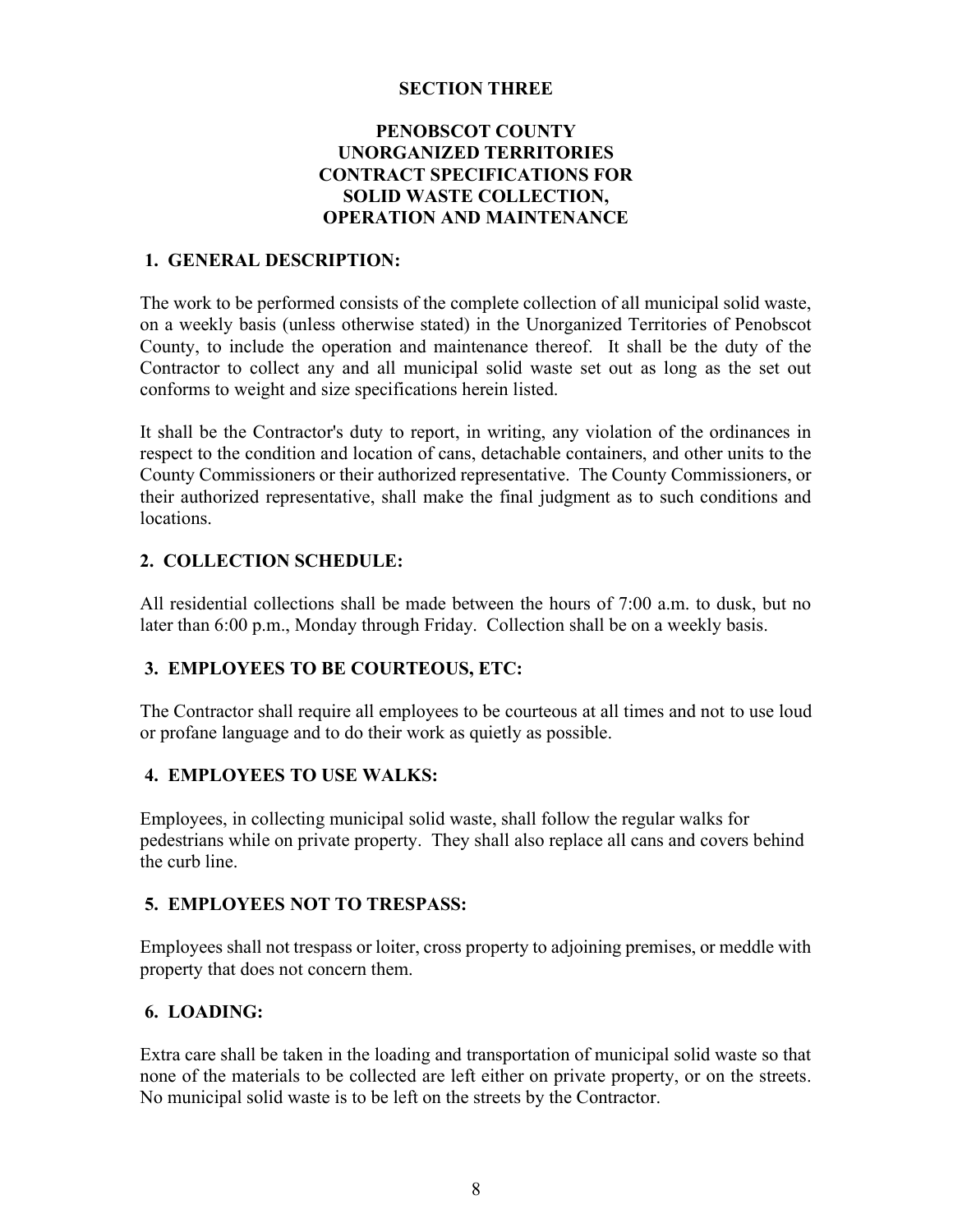# 7. EMERGENCY COLLECTIONS:

Adequate provisions shall be made by the Contractor to provide special collections when municipal solid waste and other waste that has not been collected during the regularly scheduled trip. Special pickups for missed collections shall be made by the Contractor when ordered by the County at no cost to the County or the occupant.

## 8. COLLECTION EQUIPMENT:

In collecting municipal solid waste, and other waste under this contract, the Contractor shall use metal, watertight, completely enclosed "PACKER TYPE" bodies that are designed and manufactured for the collection of municipal solid waste. The level of compaction shall be at all times equal to that specified by the vehicle's manufacturer.

TWO, 15 yard or larger, rear loading packer type vehicles shall be required. In lieu of the second, back-up vehicle, the Contractor must provide a provisional plan for a back-up truck that would be used in the event of a primary vehicle break down. Penobscot County reserves the right to approve or reject the provisional plan.

Prior to commencement, any and all vehicles to be used must be registered in the State of Maine. Proof of registration must be forwarded to the County for their records, and on the anniversary date every year thereafter. The contractor shall be required to submit detailed specifications on his equipment, or proposed equipment, with his bid.

Additionally, the Contractor shall insure that any and all pieces of equipment shall be in safe and sound mechanical condition. Documentation (State inspection certificates), must be forwarded to the County prior to commencement of the contract and on the anniversary date every year thereafter, for their records. The County reserves the right to request additional documentation, or have the vehicles inspected by an inspector of their choosing, for cause.

# 9. METHOD OF DISPOSAL:

The Contractor shall deliver, at his/her cost, all waste to the PERC facility in Orrington, Maine or to an alternate site approved by the County. The Contractor agrees that it will operate under applicable rules and regulations that may be a requirement of using said facilities. If at any time during the life of this contract, the Orrington Incinerator, Solid Waste Recovery Plant (PERC) is closed, the Contractor shall deliver municipal solid waste collected in the Unorganized Territories to an approved alternate facility, within a Ten (10) mile radius of the PERC plant at no increased cost to the County. Transportation fees for delivery to an approved facility in excess of the 10-mile radius shall be established by negotiation between Contractor and the Penobscot County Commissioners.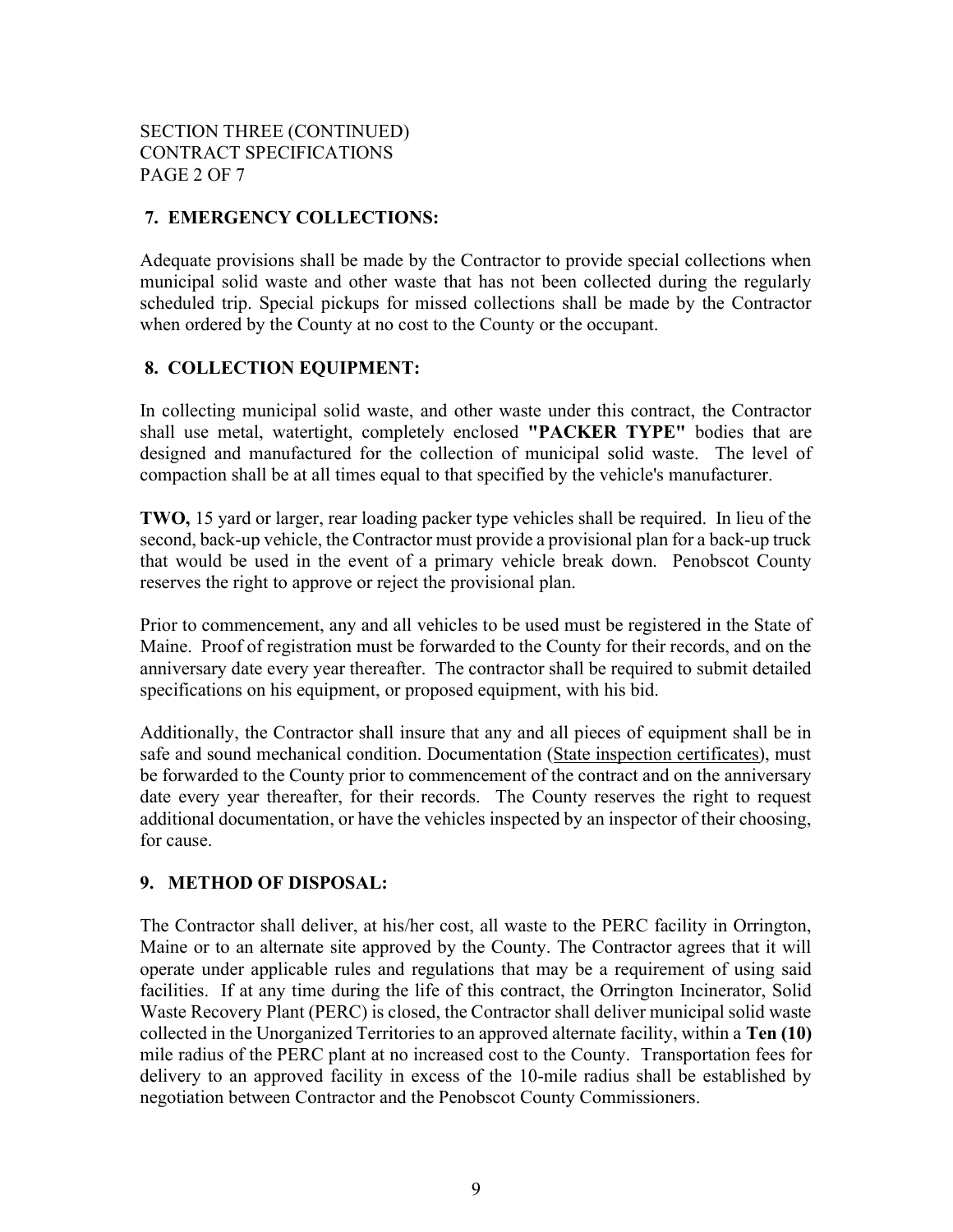# SECTION THREE (CONTINUED) CONTRACT SPECIFICATIONS PAGE 3 OF 7

# 10. OWNERSHIP OF EQUIPMENT:

All vehicles, facilities, equipment and property used in the performance of this contract shall be wholly owned by the Contractor. Leasing or rental agreements shall be allowed and conditional sales contracts, mortgages, or other contractual agreements for financing the purchase of such use from sub contractors may be instituted as long as they comply with all the laws, rules, and regulations stated herein.

# 11. CLEANING:

The Contractor shall perform adequate cleaning of its vehicles and equipment. All vehicles shall be kept in a clean and sanitary condition, and all vehicles shall be steam cleaned, inside and out, and washed with soap and water or detergent, at least once a month and more frequently in the summer months to prevent foul odors.

# 12. PAINTING OF VEHICLES AND EQUIPMENT:

All collection vehicles shall be painted and numbered and shall have the Contractor's name and number of the vehicle painted in letters of contrasting color, at least four (4) inches high, on each side of each vehicle. No advertising shall be permitted other than the name of the Contractor or the name of the business.

# 13. PARKING OF VEHICLES:

The Contractor shall not use property in any area zoned as residential for parking, standing, washing, cleaning or storing of its vehicles or equipment without the approval of the County.

# 14. REPORTS, MAPS AND ROUTING:

Contractor shall also furnish all information necessary for the County to submit the annual solid waste report to the State of Maine.

The current collection day for Argyle and Greenfield Townships is Tuesday. The collection day may be changed with the approval of the Penobscot County Commissioners.

# 15. CONTRACTOR'S OFFICE:

The Contractor shall be required to provide the name and phone number of a contact person who is available 24 hrs. per day to take care of complaints, orders for special service or instructions from the County. The company name and phone number shall be affixed to the trucks and containers for the use of the general public by either sticker or painted legibly.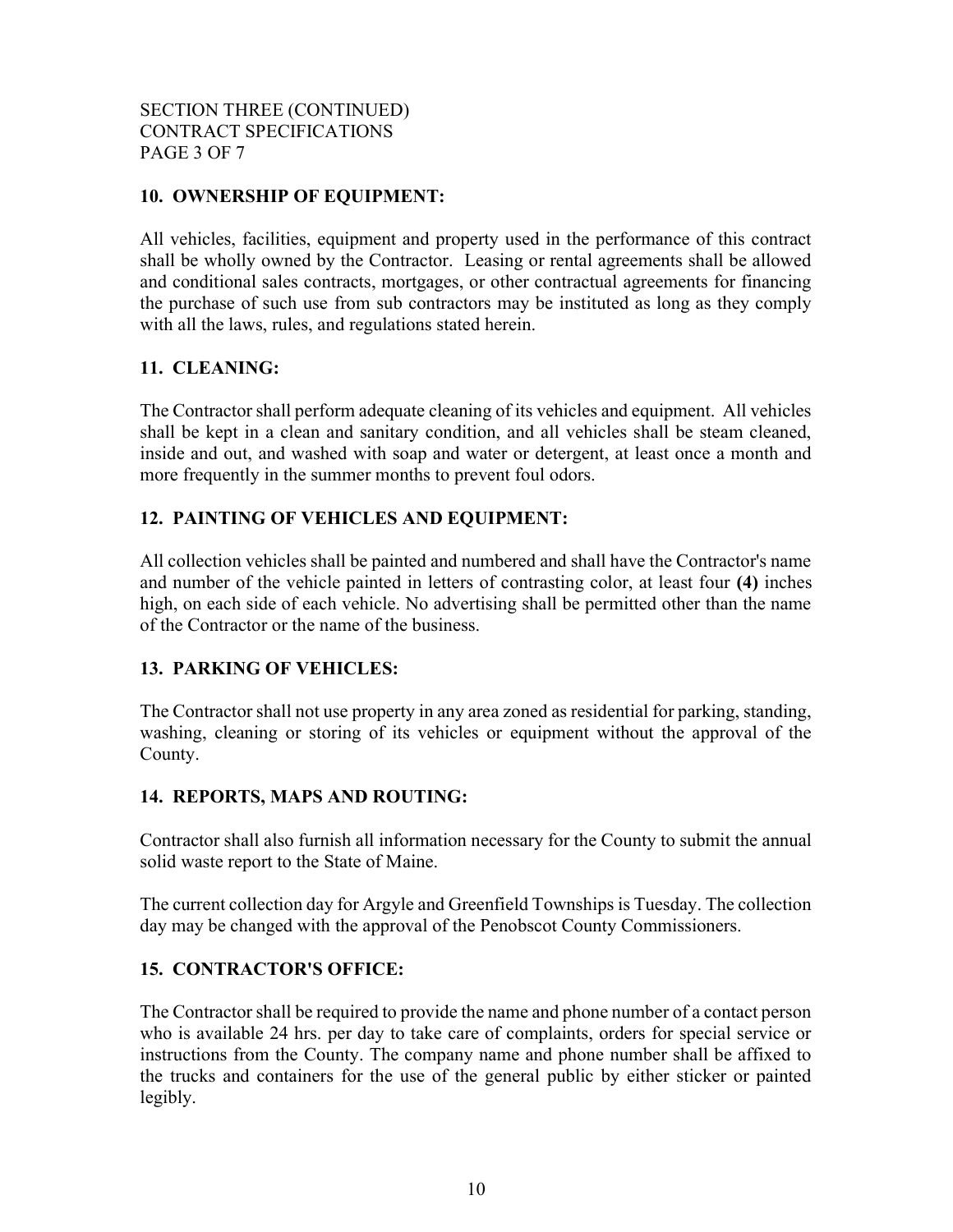## SECTION THREE (CONTINUED) CONTRACT SPECIFICATIONS PAGE 4 OF 7

# 17. PERMITS:

The Contractor shall take out and pay for any permits required by the County or any other governmental authority that may be required under this contract. Further, the Contractor shall be obligated to protect all public and private property. If such utilities are damaged by reason of the Contractor's operations under this contract, the Contractor shall repair or replace the same promptly. Failure to do so shall cause the County to make such repairs or replacements. The cost of doing so shall be deducted from the Contractor's monthly payment from the County.

## 18. INSURANCE:

The Contractor shall carry an insurance policy providing complete broad form Comprehensive General Liability, insuring to include, but not limited to, Manufacturer's and Contractor's Liability, Independent Contractor's Liability, Contractual Liability, Complete Operations Liability and automobile insurance, including hired and non-owned, insuring the Contractor and the County, limits of which shall not be less than \$1,000,000 for combined bodily injury, and property damage. Said insurance shall be provided by an insurance company licensed to do business in the State of Maine. The County shall be named as an additional insured with the Contractor under the aforesaid insurance policies. The Contractor also shall carry adequate insurance to cover the risk and requirements specified under the Worker's Compensation Laws of the State of Maine, if needed. In lieu of Worker' Comp insurance, the contractor must provide proof of Independent Contractor status from the Maine Worker's Compensation Board. The successful bidder shall, within Fifteen (15) days after receipt of notification that the contract has been awarded, furnish certificates evidencing its compliance with the provisions of this paragraph. Such policy shall provide that the County be given a minimum of Thirty (30) days prior written notice regarding any change, cancellation, or lapse of such policy.

The Contractor shall indemnify and save the County harmless from and against any and all loss, damage, actions, claims, suits, judgments, and liability and reasonable attorney's fees in connection with loss of life, personal injury and/or damage to property arising from or out of any occurrence, conduct, or operation of or by Contractor under this contract. Contractor shall also pay all costs, expenses and reasonable attorney fees that may be incurred or paid by the County in enforcing any and all terms and convents hereunder.

# 19. PERFORMANCE BOND:

Before the contract between the Contractor and the County shall be valid or binding, the Contractor shall furnish unto the County, a proper Performance Bond, to be approved by the Penobscot County Commissioners. Conditioned that the Contractor shall faithfully perform all provisions and terms of the contract and related documents and pay all laborers, mechanics and subcontractors, and all persons who shall supply such Contractor with such revisions and supplies for the carrying on of such work. This bond shall be signed by the Contractor and the bonding/surety company or bank licensed to do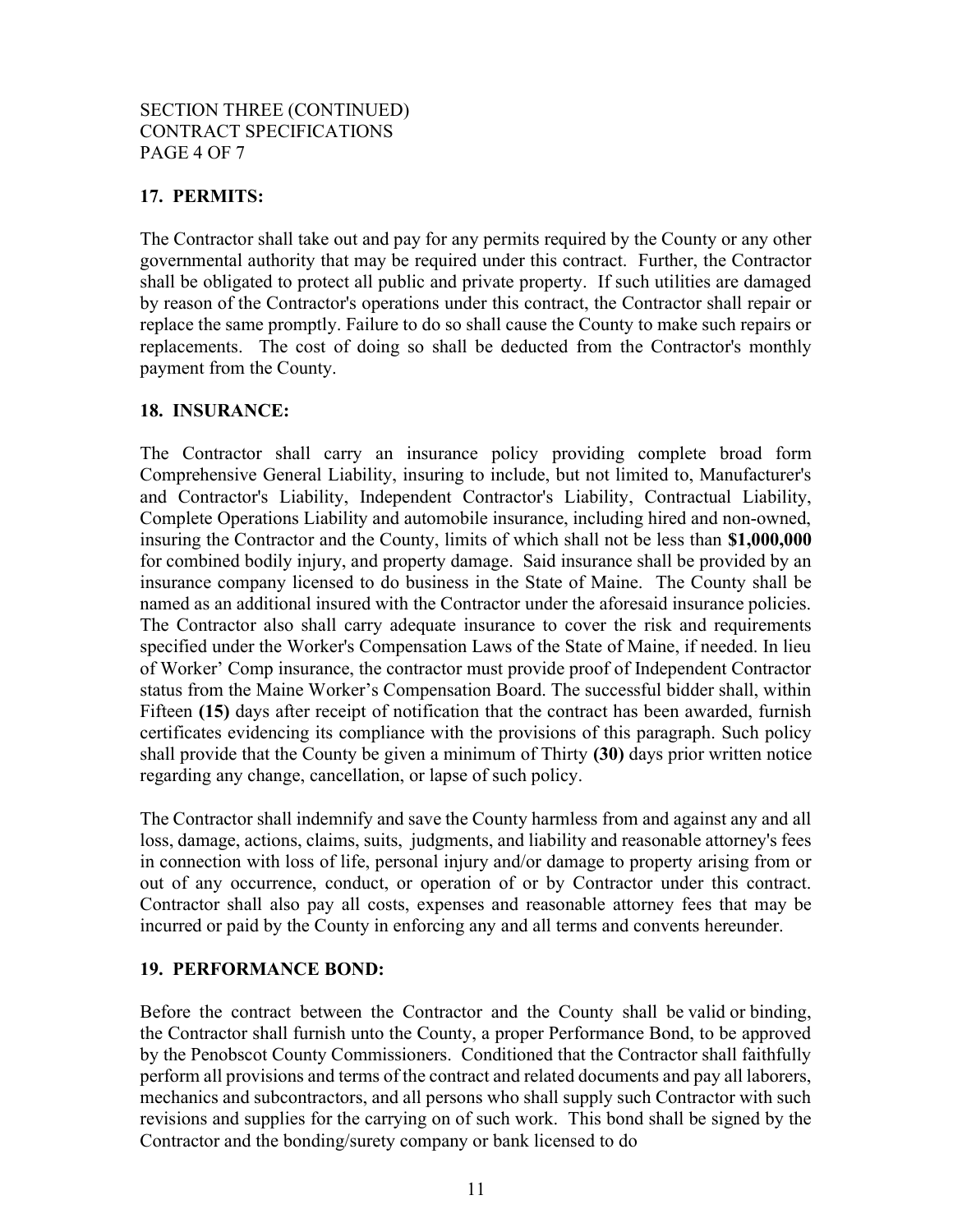# SECTION THREE (CONTINUED) CONTRACT SPECIFICATIONS PAGE 5 OF 7

business in the State of Maine and shall be in the amount of Twenty percent (20%) of the annual total contract price, whichever is higher. The Performance Bond shall, at all times, be kept in full force and effect unless at their option and in lieu of a Performance Bond, the County Commissioners allow the contractor to pay a non-refundable fee amounting to 5% of contract price for the season in which a Performance Bond is not provided. Either the Performance Bond or the fee will be delivered to the County 15 days after the contract award for the first year of the contract and by May  $31<sup>st</sup>$  of each consecutive year.

## 20. CONTRACTOR TO MAKE EXAMINATION:

The Contractor shall make its own examination, investigation and research regarding the proper method of doing the work, and all conditions affecting the work to be done, the labor, equipment and materials need thereon, and the quantity of the work to be performed.

The Contractor agrees that it has satisfied itself by its own investigation and research regarding all of such conditions, and that its conclusion to enter into the proposed contract is based upon such investigation and research. The contractor shall make no claim against the County because of any estimates, statements, or interpretations made by the officer or agent of the County, which may prove to be in any respect erroneous.

The Contractor assumes the risk of all conditions foreseen and unforeseen and agrees to continue the work without additional compensation under whatever circumstances, which may develop other than as herein provided.

# 21. COMPLIANCE WITH LAWS:

Contractor shall keep himself/herself fully informed of all federal and state laws and all rules and regulations in any manner affecting the work or performance of this contract. At all times, the Contractor will observe and comply with such laws, ordinances and regulations, whether or not such laws, ordinances or regulations are mentioned herein. The Contractor shall indemnify the County, its officers, agents and employees against any claim or liability arising from or based on the violation of any such laws, ordinances or regulations.

#### 22. WORKERS:

All workers employed by the Contractor shall be competent and skilled in the performance of the work to which they may be assigned. Failure or delay in the performance of this contract due to the Contractor's inability to obtain workers of the number and skill required shall constitute a default of the contract. Workers shall wear personal protective equipment as specified by OSHA regulations at all times during the performance of this contract.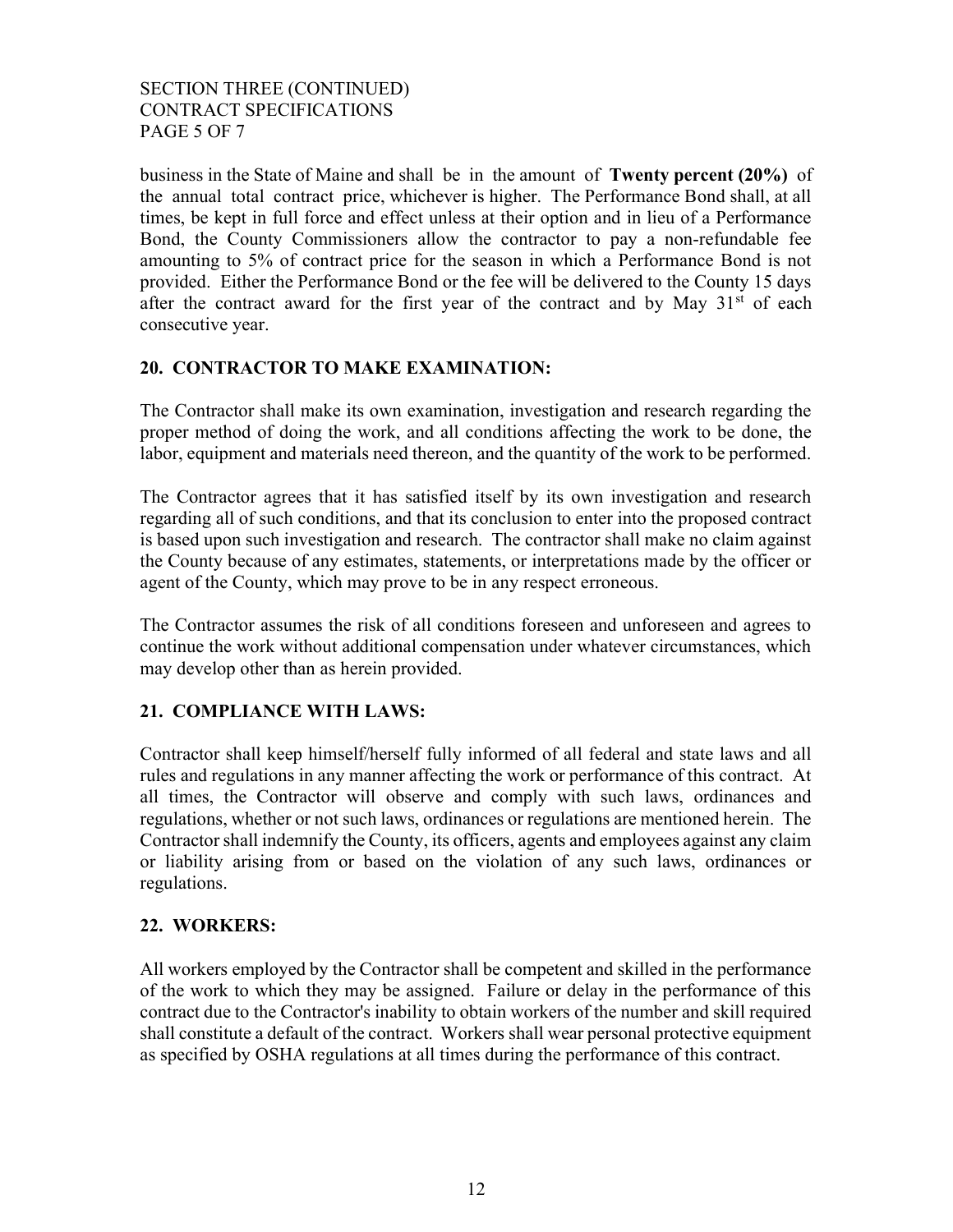# 23. COMPANY NAME:

The Contractor shall not use a firm name containing the words "COUNTY OF PENOBSCOT" or any words implying municipal ownership.

# 24. HOLIDAYS:

Contractor shall designate which holidays it will observe and provide the County with a holiday schedule by December  $1<sup>st</sup>$  of the prior year. When a holiday that the Contractor observes, occurs on a scheduled collection day, that day's collection shall be delayed one day. In the event that a holiday occurs on Friday, collections must be made on Saturday to complete the week. Sunday collections will not be permitted at any time.

# 25. SERVICE RATES AND ADJUSTMENTS:

For the purpose this contract the fiscal year shall be from July 1 to June 30. The anniversary date shall be from date of implementation for a period of one year. This contract shall be for 3 years with an option for two, one-year extensions upon mutual agreement of the Contractor and the Penobscot County Commissioners. Thirty (30) days prior to July 1 (annually) the contract price will be adjusted up or down, due to any significant increase or decrease in the service required of this contract or the number and size of containers placed as provided in this contract.

#### 26. DISAGREEMENTS:

To prevent all disputes or litigation, it is to be understood that all questions arising as a result as to the proper performance and the amount of work to be paid under this contract shall be the final and sole decision of the County Commissioners. There will be annual adjustments in service rates for the term of this contract for any significant increase or decrease in the service required of this contract. The increase and decrease will be by mutual agreement between the Contractor and the County.

# 27. BILLING AND PAYMENT TO CONTRACTOR:

The County shall make payments on a monthly "arrears" basis. The Contractor shall issue an invoice to the County at the end of each calendar month for the total amount of the monthly installments (annual contract price divided by 12) with NET 30 specified on the invoice.

Upon receipt of the invoice, the County shall make payment to the Contractor in accordance with its normal invoice payment cycle.

# 28. NON-ASSIGNABILITY AND TERMINATION OF CONTRACT:

This contract or any interest therein or part thereof, shall not be assigned, whether by operation of law or otherwise, nor shall any part thereof be subcontracted without prior written approval of the County being first obtained.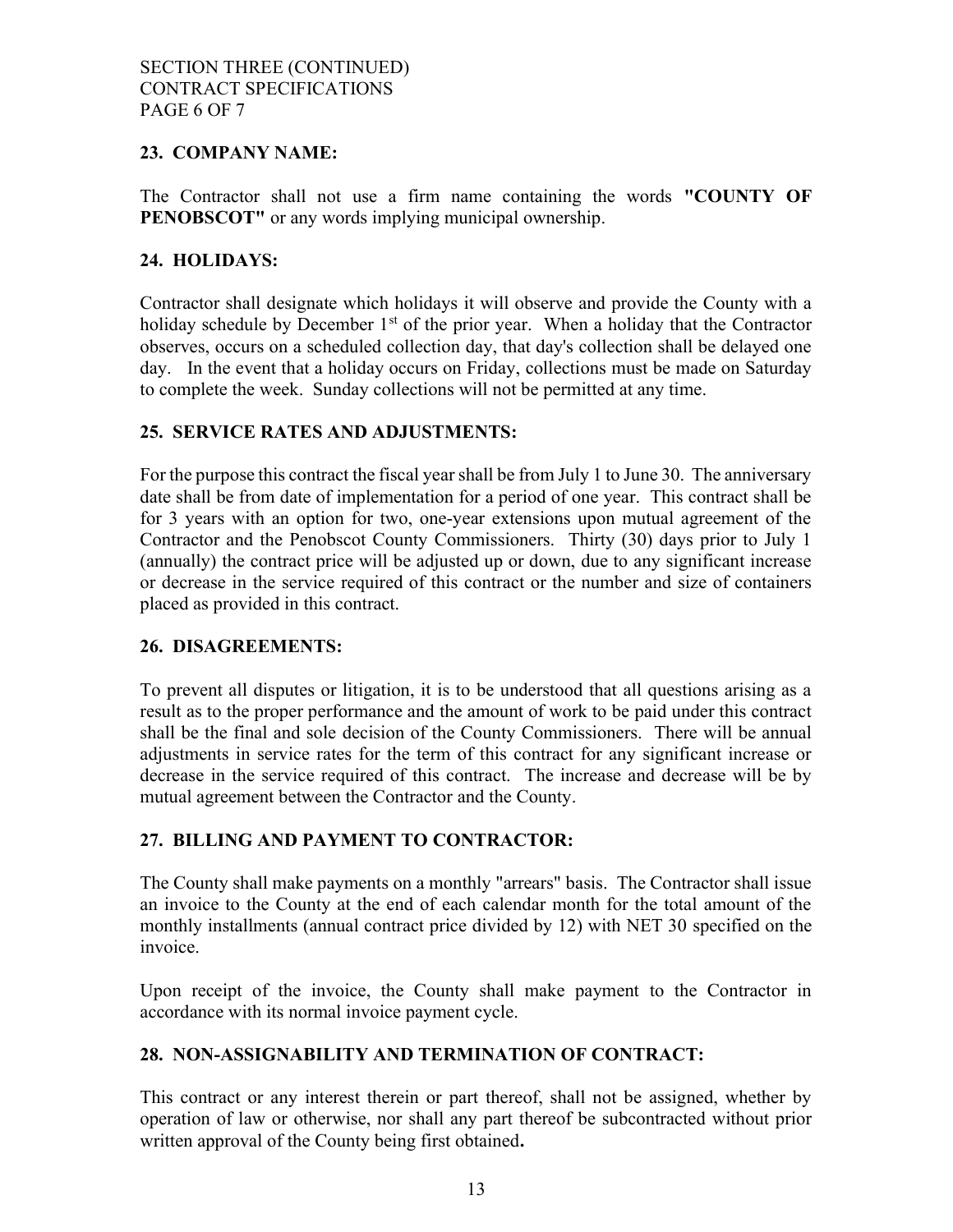SECTION THREE (CONTINUED) CONTRACT SPECIFICATIONS PAGE 7 OF 7

The County reserves the right to cancel or terminate the contract at any time in case the Contractor fails or neglects to perform or adhere to any provisions, terms, or regulations of the contract, or fails to abide by any of the conditions or covenants herein contained.

# 29. JUNK OR SALVAGE:

All junk or salvage of any kind or nature collected by the Contractor shall become its property and the Contractor agrees to make proper provision for the disposition of any such junk or salvage as the case may be.

## 30. LOCAL IMPROVEMENTS:

The County reserves the right to construct any improvement or to permit any such construction in any street or way in such a manner as it may direct, which may have the effect for a time of preventing the Contractor from traveling its accustomed route or routes for collection. The Contractor, shall, however, by whatever method he elects, continue to collect the municipal solid waste to the same extent as though no interference existed upon the streets or ways formerly traversed. This shall be done without extra cost to the County of Penobscot.

## 31. PERC DELAYS:

It is the responsibility of the bidders to be aware of the potential for delays in their dumping at the PERC incinerator in Orrington.

The County, not the Contractor, shall be responsible for the tipping fees.

# 32. CO-MINGLING:

Co-mingling of municipal solid waste by either, other personal, commercial, municipal or state entities is not allowed unless approved by a majority vote of the Penobscot County Commissioners. Co-mingling of waste without written approval will constitute a default of this contract. Repayment of tipping fees shall be negotiated at such time as discussions allowing co-mingling take place.

#### 33. TIE BIDS:

Notwithstanding any other provision of the bid documents, all tie bids will be resolved by the Penobscot County Commissioners.

#### 34. TRANSFERABILITY:

No portion of this contract shall be transferred to another individual, corporation or partnership without the prior written consent of the Penobscot County Commissioners and by mutual agreement with the Contractor.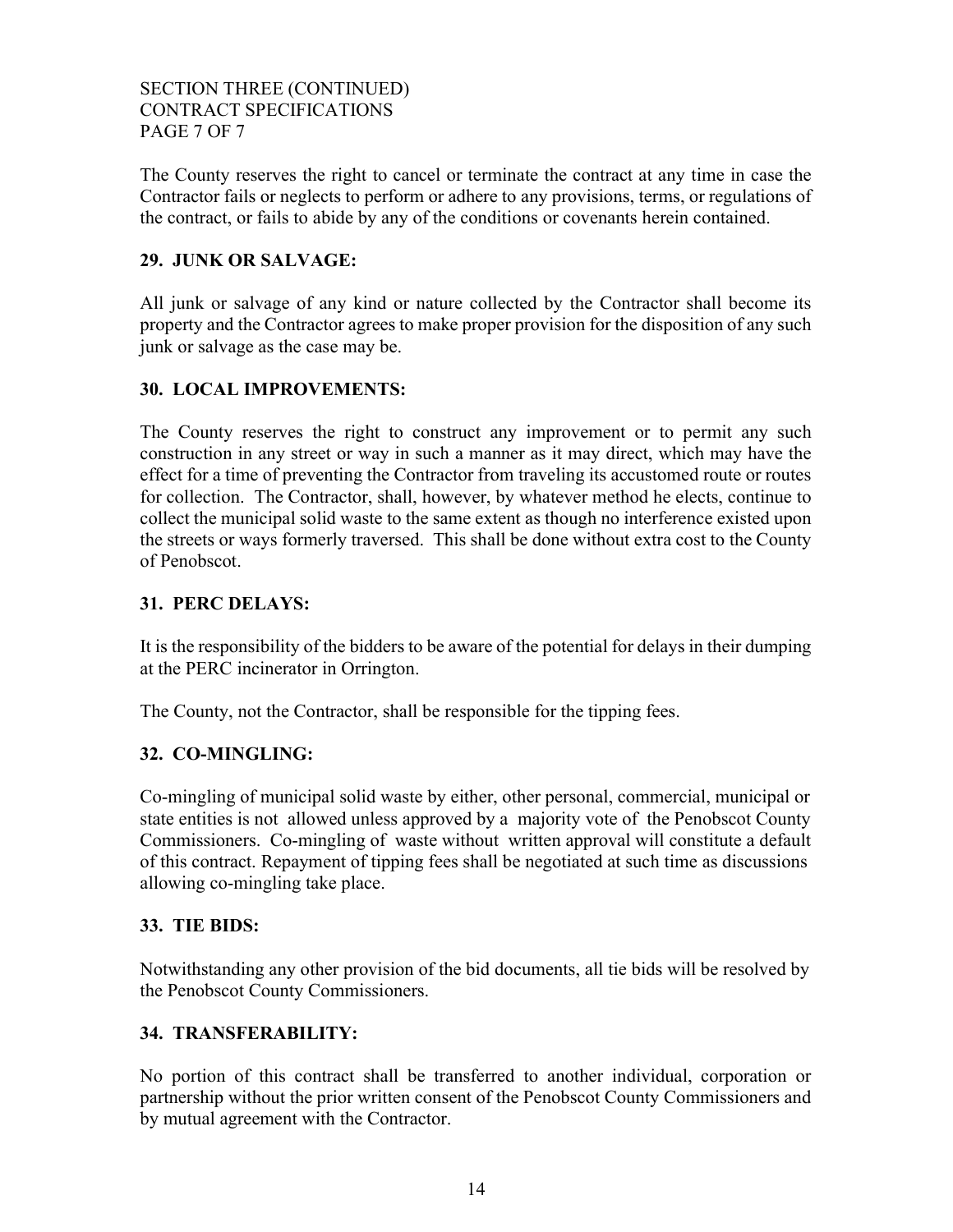# SECTION FOUR EQUIPMENT AND EXPERIENCE QUESTIONNAIRE

In accordance with the specifications, each bidder shall answer the following questions. All questions must be answered or the bid will not be accepted.

| 1. | A)            | Number of refuse collections vehicles presently owned by your<br>(List)<br>on a separate sheet if necessary, to cover all vehicle types.                                                                                       |
|----|---------------|--------------------------------------------------------------------------------------------------------------------------------------------------------------------------------------------------------------------------------|
|    | B)            |                                                                                                                                                                                                                                |
|    | $\mathcal{C}$ | Amount of insurance on each vehicle                                                                                                                                                                                            |
|    |               | Name of body manufacturer                                                                                                                                                                                                      |
|    |               |                                                                                                                                                                                                                                |
|    |               |                                                                                                                                                                                                                                |
|    |               |                                                                                                                                                                                                                                |
|    |               |                                                                                                                                                                                                                                |
|    | H)            |                                                                                                                                                                                                                                |
|    | $\Gamma$      |                                                                                                                                                                                                                                |
|    | J)            |                                                                                                                                                                                                                                |
|    | K)            |                                                                                                                                                                                                                                |
|    | L)            | Office available to administer and receive calls relative to rubbish<br>removal?                                                                                                                                               |
| 2. | $\mathbf{A}$  | Will new collection vehicles be purchased for this contract?                                                                                                                                                                   |
|    | B)            | Type of body experience and the state of body and the state of the state of the state of the state of the state of the state of the state of the state of the state of the state of the state of the state of the state of the |
|    | $\mathcal{C}$ | Capacity Capacity                                                                                                                                                                                                              |
| 3. | A)            | How many years of experience as a contractor has your<br>organization had?                                                                                                                                                     |
|    | B)            | In what municipalities, or for what major clients? _____________________________                                                                                                                                               |
| 4. |               | If a corporation, state:                                                                                                                                                                                                       |
|    | A)            |                                                                                                                                                                                                                                |
|    | B)            |                                                                                                                                                                                                                                |
|    | $\mathcal{C}$ |                                                                                                                                                                                                                                |
|    |               | D)<br>E)<br>F)<br>G)                                                                                                                                                                                                           |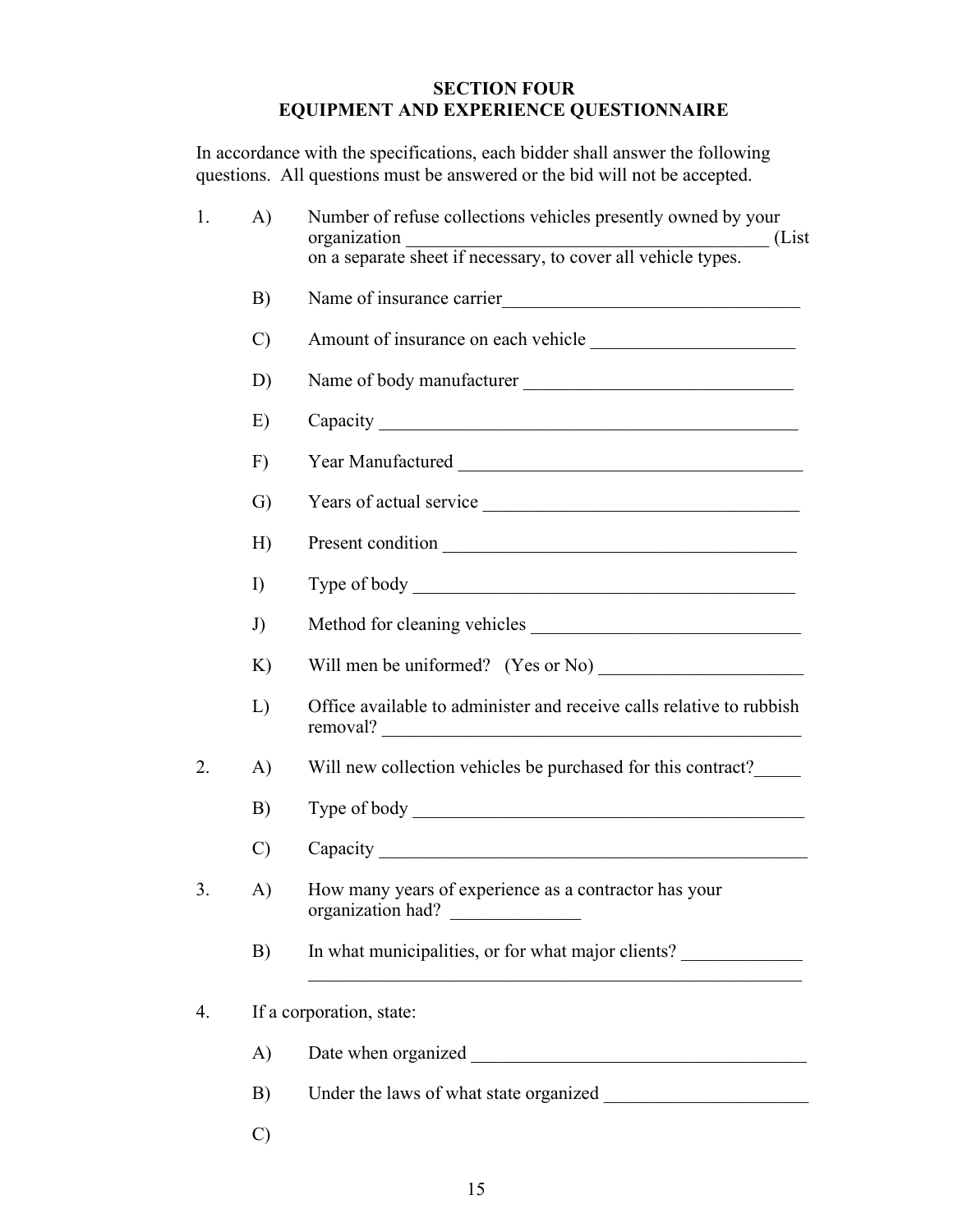# SECTION FOUR (CONTINUED) EQUIPMENT & EXPERIENCE QUESTIONNAIRE PAGE 2 OF 2

- C) What was the 2021 calendar year, liquidity ratio for the corporation or parent company (current assets/current liabilities)
- D) Names of officers
- 5. From what municipalities have you had collection contracts that required the removal and disposal of garbage, ashes and refuse? Name each municipality. \_\_\_\_\_\_\_\_\_\_\_\_\_\_\_\_\_\_\_\_\_\_\_\_\_\_\_\_\_\_\_\_\_\_\_\_\_\_\_\_\_\_\_\_\_\_\_\_
- 6. Have you failed at any time to complete a contract? If so, with what municipality and state the circumstances. \_\_\_\_\_\_\_\_\_\_\_\_\_\_\_\_\_\_\_\_\_\_\_\_\_\_
- 7. Have any of your partners or any officers of your corporation failed to complete a contract?

 (if so, state the name of the individual, municipality and give reason thereof.  $\qquad \qquad$ 

 $\mathcal{L}_\text{max} = \mathcal{L}_\text{max} = \mathcal{L}_\text{max} = \mathcal{L}_\text{max} = \mathcal{L}_\text{max} = \mathcal{L}_\text{max} = \mathcal{L}_\text{max} = \mathcal{L}_\text{max} = \mathcal{L}_\text{max} = \mathcal{L}_\text{max} = \mathcal{L}_\text{max} = \mathcal{L}_\text{max} = \mathcal{L}_\text{max} = \mathcal{L}_\text{max} = \mathcal{L}_\text{max} = \mathcal{L}_\text{max} = \mathcal{L}_\text{max} = \mathcal{L}_\text{max} = \mathcal{$ 

 $\mathcal{L}_\text{max} = \mathcal{L}_\text{max} = \mathcal{L}_\text{max} = \mathcal{L}_\text{max} = \mathcal{L}_\text{max} = \mathcal{L}_\text{max} = \mathcal{L}_\text{max} = \mathcal{L}_\text{max} = \mathcal{L}_\text{max} = \mathcal{L}_\text{max} = \mathcal{L}_\text{max} = \mathcal{L}_\text{max} = \mathcal{L}_\text{max} = \mathcal{L}_\text{max} = \mathcal{L}_\text{max} = \mathcal{L}_\text{max} = \mathcal{L}_\text{max} = \mathcal{L}_\text{max} = \mathcal{$ 

- 8. Did your organization or any member of it, when the lowest bidder on a municipal contract, withdraw your or his bid?
- 9. Have any liens of any kind been filed against any of your contracts?\_\_\_\_\_ Give details.
- 10. Give the name, address and telephone number of the surety (bonding) company that will furnish you with a performance bond as set fourth is the advertisement and specifications for the work. \_\_\_\_\_\_\_\_\_\_\_\_\_\_\_\_\_\_\_\_\_\_\_\_\_\_\_\_\_\_\_\_\_

 $\mathcal{L}_\text{max} = \frac{1}{2} \sum_{i=1}^n \frac{1}{2} \sum_{i=1}^n \frac{1}{2} \sum_{i=1}^n \frac{1}{2} \sum_{i=1}^n \frac{1}{2} \sum_{i=1}^n \frac{1}{2} \sum_{i=1}^n \frac{1}{2} \sum_{i=1}^n \frac{1}{2} \sum_{i=1}^n \frac{1}{2} \sum_{i=1}^n \frac{1}{2} \sum_{i=1}^n \frac{1}{2} \sum_{i=1}^n \frac{1}{2} \sum_{i=1}^n \frac{1}{2} \sum_{i=1}^n$ 

- 11. Are there any unsatisfied judgements recorded against you, your partnership, organization or any member of it?
- 12. If so, give the name and address of each creditor and the amount of each judgment.

13. Give the name and addresses of the principals of the firm.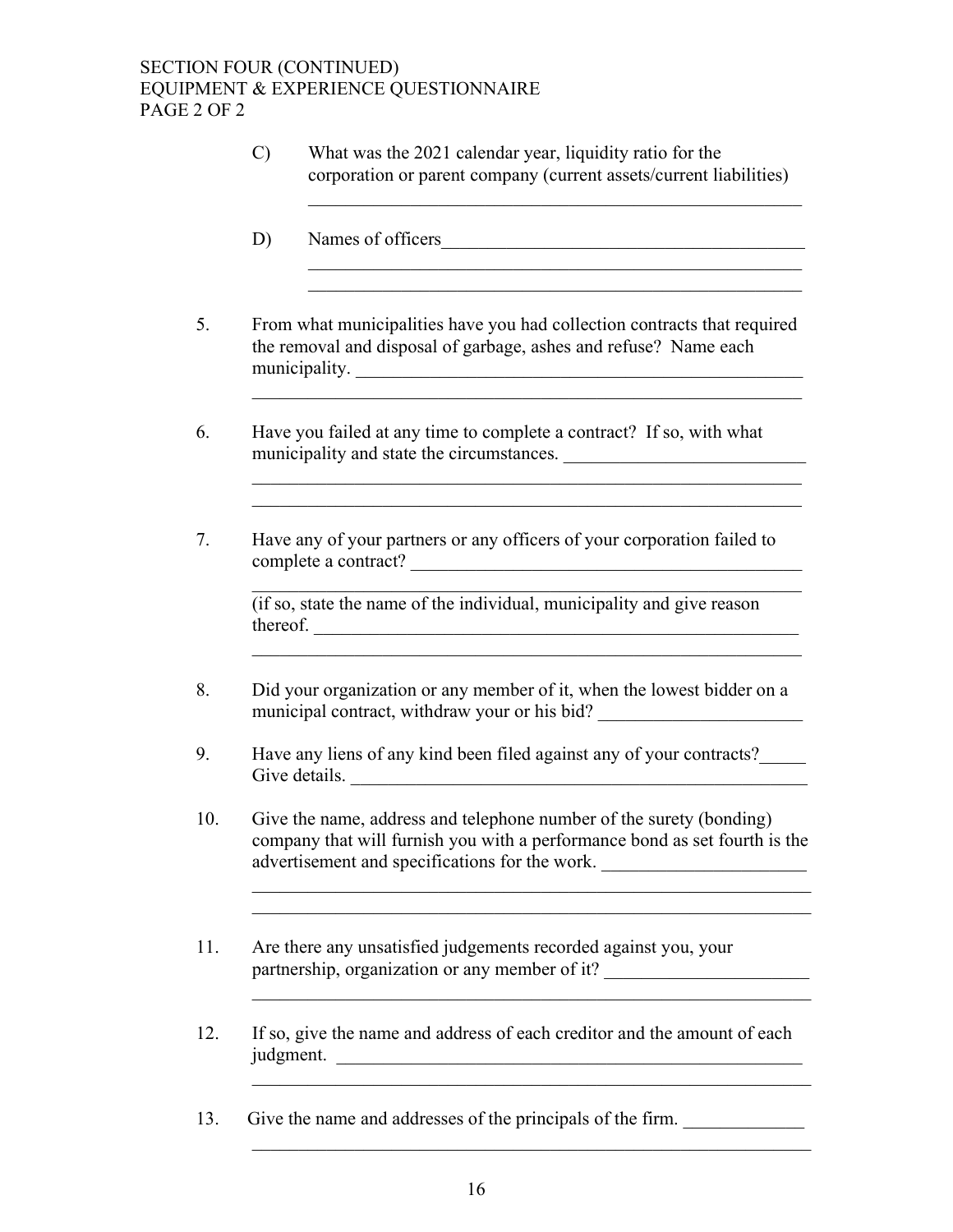#### SECTION SIX

## PENOBSCOT COUNTY UNORGANIZED TERRITORIES "SAMPLE" SOLID WASTE REFUSE COLLECTION CONTRACT

The Penobscot County Commissioners, acting in their capacity as Municipal Offers in and for the Unorganized Territories, herein after referred to as "The County", in accordance with the vote of said Commissioners at their regular meeting held\_\_\_\_\_\_\_\_\_\_\_\_, 2022<br>enter into contract with of contract  $\frac{1}{\sqrt{2\pi}}$ . Maine hereinafter enter into contract with  $\qquad \qquad$  of referred to as "The Contractor" for removal of municipal solid waste (MSW) and refuse, hereinafter described and designated under the following terms:

- 1. The Contractor agrees to provide collection services, as described in the "Contract Specifications", for the three-year period of this contract and for the two optional contract years if mutually agreed upon by both parties.
- 2. For the services referred to in paragraph one above, the County agrees to pay the Contractor, subject to the terms, conditions and specifications of this contract.

#### DEMOGRAPHICS

| <b>TOWN</b> | <b>HOUSING UNITS</b>       |     |  |
|-------------|----------------------------|-----|--|
|             | <b>Year Round</b> Seasonal |     |  |
| Argyle      | 126                        | 14  |  |
| Greenfield  | 138                        | 118 |  |

Housing unit numbers are estimates based on Maine Revenue Services Taxpayer Listing.

#### TONNAGE

#### Tuesday Schedule

Argyle & Greenfield  $High - 6.43$  tons  $Low - 2.42$  tons Average – 4.67 tons